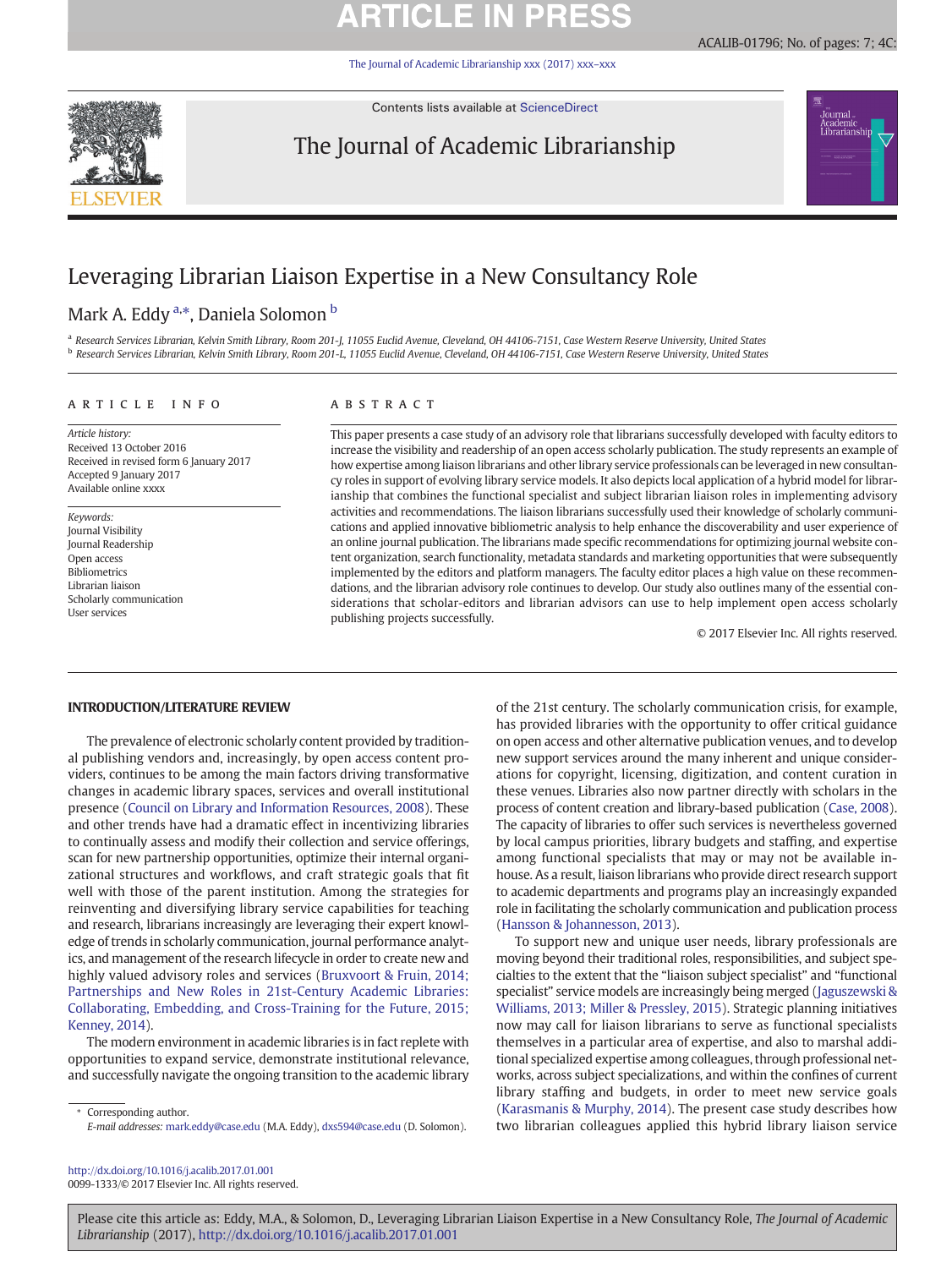#### 2 M.A. Eddy, D. Solomon / The Journal of Academic Librarianship xxx (2017) xxx–xxx

model to support the scholar-editors of a locally published open access journal. Liaison librarians at the main campus library had previously been tasked with becoming in-house experts on topics of interest in the campus community, collaborating more thoroughly within and across library service teams, and leveraging expertise in and outside the library in order to provide support for newly identified user needs.

The librarians in this case created a new and unique advisory role for a Sociology faculty member and his scholar-editor associates that was also in keeping with library-wide strategic initiatives. The development of this role stemmed in part from each librarian's professional background and interests, as well as from previously established service relationships with faculty at the home institution. The liaison librarian to the Department of Sociology utilized graduate training in social science and the humanities, years of experience with supporting several other social and behavioral sciences programs, and an established network of faculty and graduate student relationships in the department, to effectively support curriculum, research, and grant writing projects. The liaison librarian had also previously helped the Sociology faculty-editor with these department-wide initiatives, and with vetting journal publications for his own research article submissions. The liaison librarian coauthor in the present study served as the library's resident expert in bibliometrics and open access scholarly communication trends. For the advisory collaboration, this librarian also drew from professional experience in engineering librarianship, a longstanding passion for bibliometrics and scholarship metrics as applied to faculty promotion and tenure activities, as well as direct experience with significant differences in access to scholarly resources across several world regions, both before and after the advent of open access journal publishing in 2002.

Together the two librarians applied and successfully leveraged their combined knowledge of local publishing initiatives, broad trends in scholarly communication, user experience research, and bibliometrics, to help advance the discoverability, usability, quality and overall prestige of a locally published academic journal edited and managed by the Sociology Department faculty member. Recommendations for optimizing website content organization, search functionality, metadata standards and marketing opportunities were subsequently implemented by the editors and platform managers who came to place a high value on librarian expertise and knowledge. The librarians also conducted analyses of journal content data in order to explore new and innovative strategies for marketing this open access publication. Data visualizations and a description of the new advisory role were also presented in a poster session at a state-wide library professional conference [\*names redacted].

This study extends the discussion presented in the conference poster session and demonstrates how professional expertise and collaboration among library staff can be leveraged effectively to forge the kind of new consultancy roles now vital for success in the modern academic library environment. Our experience suggests that scholar-publishers who are new to journal platform and content management may not be fully aware of best practices for successfully launching and marketing an open access journal publication. Librarians can provide critical support in helping scholar-publishers navigate the process, and in implementing changes that contribute significantly to the fulfillment of publication mission and goals. This was especially important in the present case where the scholar-editors aspire not only to establish the journal publication as a venue for high quality research, but also to extend the core function of a scholarly publication in becoming a genuine vehicle for public good.

### **STUDY CASE**

In early 2014 the subject librarian liaison to the Department of Sociology was contacted by a faculty member in the department regarding an open access academic society publication. The faculty member indicated that he would soon begin co-editing the publication according to newly revised goals and mission that entailed a significant expansion in scholarly communication and international outreach capabilities to engage new and diverse research communities, many of which lacked sufficient online access to published research. Societies Without Borders (herein referred to as SWB), the international journal of the Sociologists Without Borders association, had previously been hosted by an academic publisher using an electronic journal platform with standard features. Although the publisher had provided highly valued service to the association, the need for greater flexibility in journal content access, marketing and distribution required a fundamental change in the journal's online platform and venue, the editors decided to discontinue their relationship with the publisher after the first two years and migrate the journal content to a blog platform, because they were not yet familiar with other options. In the ensuing years, the blog format proved to be inadequate as a publication venue for an academic journal. Therefore, the faculty member sought guidance from the librarian on how best to migrate journal content data to an open source journal management platform, one that would host the journal website and streamline article submission workflows. The faculty member and his managing editors had no prior experience with online journal management platforms and also faced limited options for securing an open access platform provider. After consulting with the liaison librarian, it was determined that a third party journal management platform provided for the research community by the home institution (but not directly by the library) was the best venue for faculty editor needs.

In August of 2014 the editors began the journal content migration and website redesign process with the help of platform provider representatives and librarian advisors. The subject liaison librarian had by this time enlisted a librarian colleague with considerable knowledge of open access publication practices and bibliometrics to join the process and contribute recommendations. In reviewing possible strategies for increasing journal readership, the librarians agreed that the success of an open access journal depends foremost on raising content discoverability, increasing article quality, and adopting best practices in journal publication and management. Recognizing the vital connection between readership and quality of authorship in a journal publication, the librarians expanded the "journal as a service provider to authors" model outlined by Björk & Oorni ([Björk & Öörni, 2009](#page--1-0)) to include readers as well. The librarians used the four categories in the model - infrastructure, readership, prestige, and performance – to identify actionable elements within each category that could be added or improved to increase reader interest in the journal. The expanded model has been effective in determining how the librarians' knowledge and expertise can best be applied in advising the editors and supporting the shared goal of maximizing reader interest in the publication. The diagram below [\(Fig. 1\)](#page--1-0) represents the librarians' application of the expanded service provider model to their advisory planning process.

Drawing in particular upon their combined knowledge of scholarly communication, user experience, and bibliometrics, the librarians determined that they could advise the editors effectively in all four categories of the service provider model. First, they addressed the readership category with recommendations for website layout and appearance, content discoverability and marketing opportunities. Second, with regard to the importance of solid journal infrastructure in attracting contributors, the librarians suggested modifications to further streamline the author/contributor submission workflow and match the level of service considered standard in the industry. Third, they introduced the editors to several publication management practices that support the quality, prestige and overall performance of a journal. Fourth, the librarians have begun to plan strategies for performance analysis that will be conducted in the coming months. The current lack of a Journal Impact Factor (JIF) for SWB could present a challenge, as journals not indexed in the Web of Science, the database that provides and has proprietary ownership of JIFs, may face a competitive disadvantage in attracting prestigious author/contributors. Alternative performance indicators and metrics sources are currently being assessed by the librarians for their effectiveness in demonstrating SWB impact.

Please cite this article as: Eddy, M.A., & Solomon, D., Leveraging Librarian Liaison Expertise in a New Consultancy Role, The Journal of Academic Librarianship (2017), <http://dx.doi.org/10.1016/j.acalib.2017.01.001>